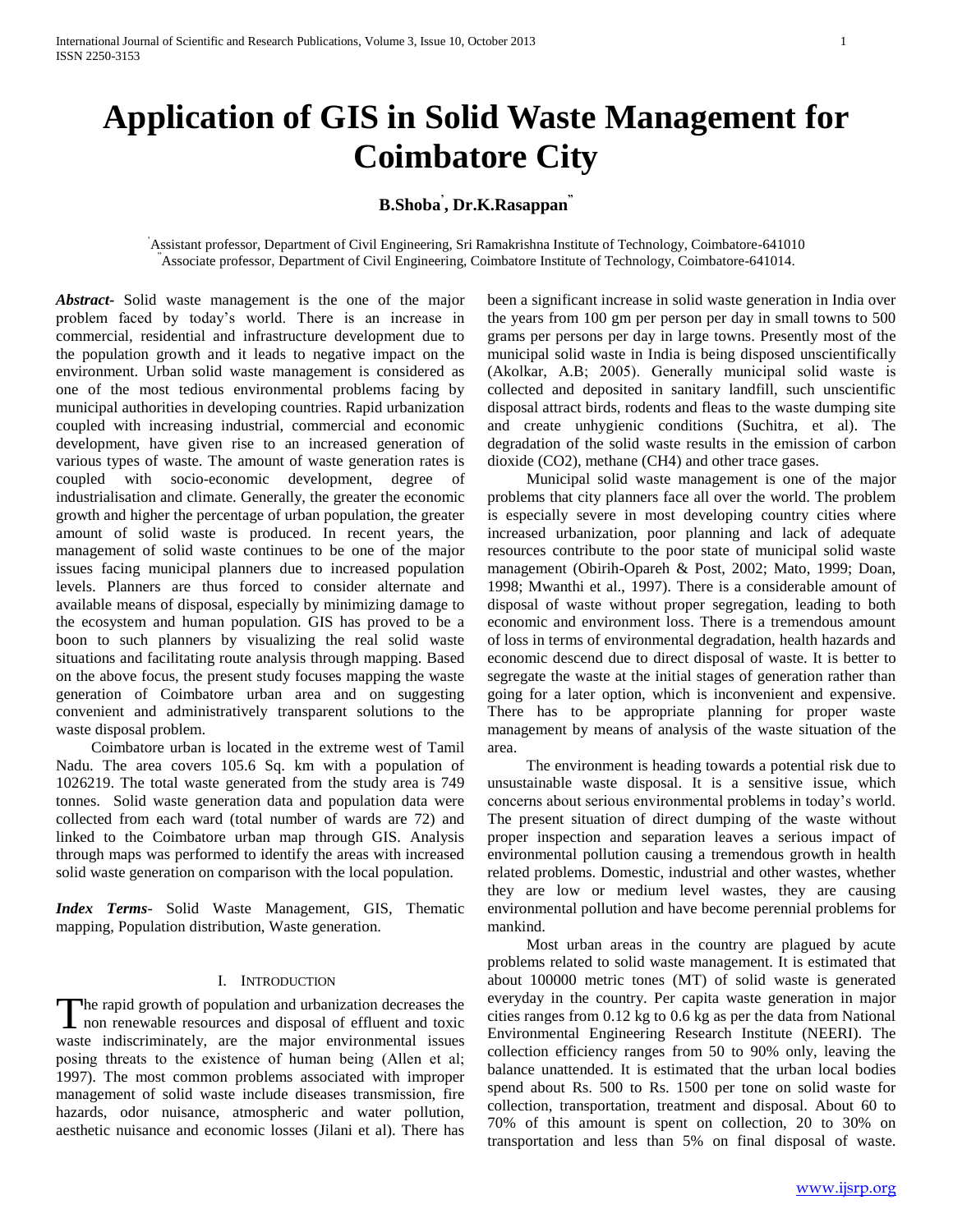Therefore waste collection must be regarded as an important issue in order to increase the efficiency of waste management.

The population of urban India was 285 million as per 2001 census, which accounts for 27 per percent of the total population. The TATA Energy Research Institute has estimated that the waste generation will exceed 260 million tons by 2047 which speaks volumes of the problems that urban areas are going to face in coming decades in managing their waste.

 Corporation carries out detailed study of the existing situation of solid waste management in Coimbatore. Municipal Corporation does not do any treatment or scientific disposal of waste. Private sector has come forward and set up a very small plant, which takes care of only 3% of city's waste. Thus 97% of the waste is not treated at all and disposed of unscientifically at the landfill. The situation of landfill is pathetic. The entire waste, which is over 700 MTs a day, is disposed of haphazardly at the landfill. The waste is neither spread nor covered. It is allowed to decay on site. Over 500000 MTs of waste is disposed of at Vellalore landfill unscientifically during many years. This project used to identify the waste generation pattern for Coimbatore corporation limit.

# II. GIS

 A Geographic Information System (GIS) is a computer tool for capturing, storing, querying, analyzing and displaying spatial data from the real world for a particular set of purposes. This technique is used to generate optimal route for collecting solid waste. GIS is a tool that not only reduces time and cost of the site selection, but also provide a digital data bank for future monitoring program of the site. Therefore, objective of the present study are to estimate the ward wise per capita solid waste generation and to prepare a distribution map of waste generation in the urban limit of Coimbatore.

# III. STUDY AREA

 Coimbatore known as "The Manchester of South India" is the district head quarters of Coimbatore district. It is the second largest city in Tamil Nadu and houses numerous textile mills and small scale engineering units. In the year 1866, Coimbatore was constituted as a Municipal Town with an area of 10.88 sq. kms. The Coimbatore Corporation was upgraded from special grade Municipality to corporation in the year 1981 and spreads over an area of 105.60 sq. kms.

#### *A. Population density*

 The density of population is increasing from year to year and the area has remained unchanged. The collected average population data have been used to calculate the population density of the area, based on population/total area (sq. km). Using the above, a population distribution map is prepared thematically to identify areas based on population. Natural break classifier is used to classify the population into six classes.

# IV. METHODOLOGY

 An inventory questionnaire seeking available data on solid waste generation, collection, treatment and disposal was prepared and used to collect information from officials of Coimbatore Corporation. The data thus obtained were compiled and processed to assess the adequacy of data for strategic planning of solid waste management.

#### *A. Data Entry*

 The spatial data and attribute data is entered into a data base to create maps and analysis by Arc view GIS 3.2a software. This includes photos, ward boundaries, quantity of waste, etc.

# *B. Mapping Technique*

 The Coimbatore Corporation map was obtained from the District Town Planning office. The details were identified using the geographical coordinates. The map was scanned using the HP Precision scan jet 5200c at 600dpi and the scanned images were stored as JPEG files, which were edited wherever necessary, using MS Photo Editor. Scanning results in the conversion of the image into an array of pixels, thereby producing an image in the raster format. A raster file is an image in a series of dots called pixels or picture element that are arranged in rows and columns in a matrix format.

 The raster images were opened in Arc view GIS 3.2a as a raster layer using JPEG interchange format. Later this image was projected using projection of geographic latitude and longitude. Registration and Transformation was done to convert the image to real world coordinates. There are two types of transformation techniques, where the first one involves the X and Y co-ordinates recorded in Notepad or dbase being opened in Arc View. The option "Add Table" presents in Arc View adds the X, Y coordinates in the Notepad or dbase to the map, out of which the points were created. The created points were coordinated to that of the raster layer.

 Similar features to that of the points were identified in the raster layer and a source point was selected in the raster map. Using that, the destination point was given to the text / dbf map. The raster later was thus assigned the real world coordinated or the ground control points of the study area. On completion of the transformation with the above method, over the raster layer, a new layer is digitized with special points. The digitized layer is transformed using the method similar to the first method.

 Once the map is transformed, the line tool was used to digitize the map. Digitizing is a method to convert raster layer to vector. A specific tool like point, line or polygon was selected and digitized over the map. Automatically, an Attribute table with records for each polygon was created by the platform. Each line was given an ID and additional fields were added to enter records such as average waste generation per day, method of collection etc., the entire layer was saved as a shape file.

# *C. Thematic Mapping*

 Thematic maps show the distribution pattern of a particular theme objective. Thematic mapping involves data classification methods, which is known as the most common method for manipulation. Generally, six data classification methods are available: equal interval, equal area, standard deviation, means, natural break and user defined. Equal interval uses a constant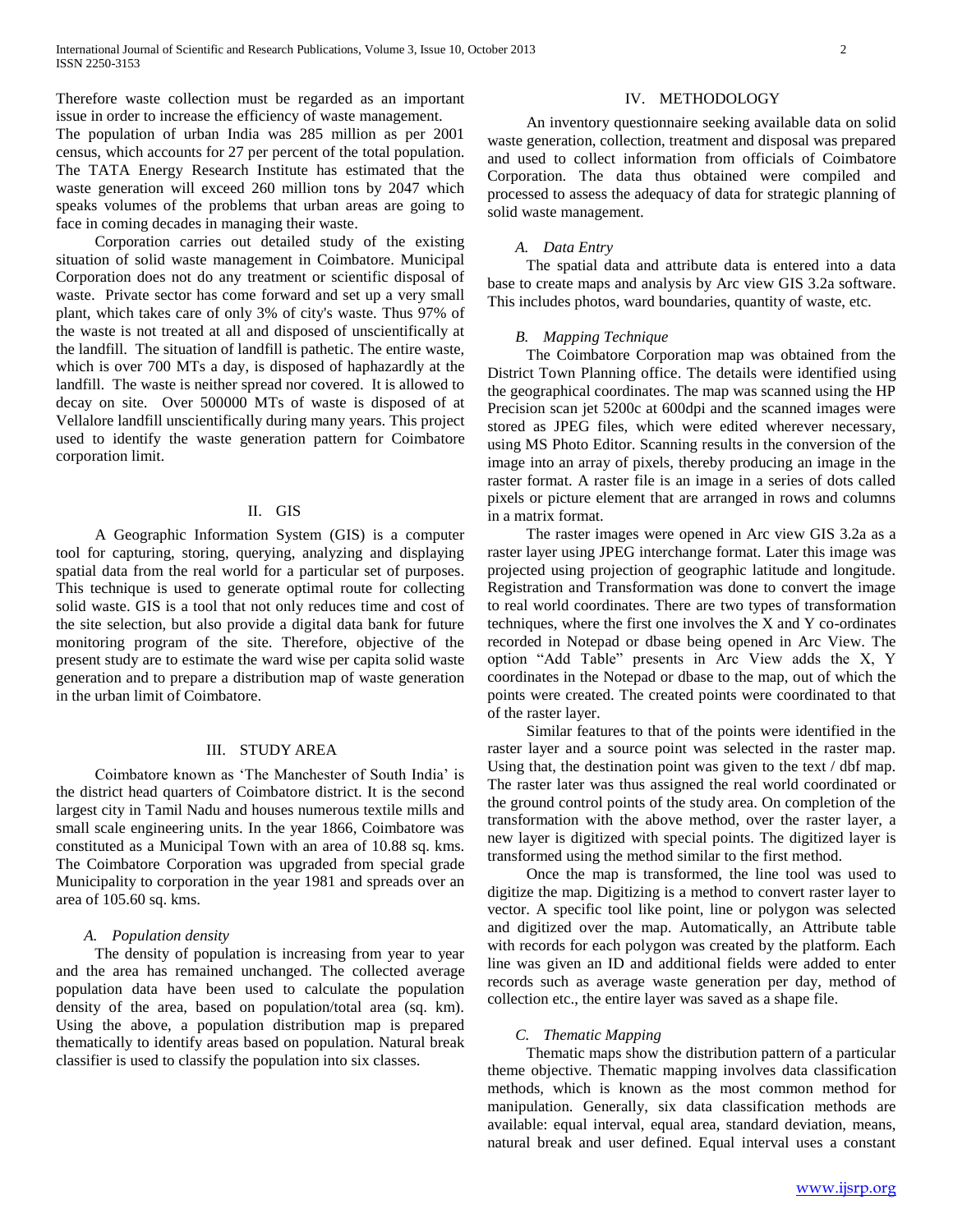class interval in classification. Equal frequency also called as quantile, divides the total number of data values by the number of classes and ensures that each class contains the same number of data values. Equal area divides the map area by the number of classes and ensures that each class contains the equal proportions of area. Mean and standard deviation sets the class breaks at the units of standard deviation above and below the mean. The method of natural breaks uses a computing algorithm to minimize the difference between data values in the same class and to maximize difference between classes. For the present study, natural break classification techniques was used to classify the waste generation for thematic mapping.

# V. RESULTS

 The city is decentralized into four administrative zones, namely North, South, East and West. Each zone is headed by an assistant commissioner who is delegated with adequate powers to discharge his functions effectively. Each zone consists of 18 wards. The ward administration is being supervised by junior engineers and sanitary inspectors who are also delegated with some powers to discharge his functions at the ward level. The distribution of wards in Coimbatore urban is shown in Map 1. The ward number of Coimbatore Corporation is shown in the map.

 A Thematic map of population density was prepared for the ward wise population density for Coimbatore Corporation as shown in Map 2. To arrive at the population density values, the formula was adopted

Population Density = No of persons  $/$  Area of ward (sq.km)

 The Arc view calculator was used to obtain the population density value, which was attributed in the existing table. The population density values were further used for thematic mapping.

 More than 50% of the wards (41 wards) are identified with density between 9934 -28727 persons per sq.km. These wards are identified are the potential wards for development and high growth rate is attributed to these wards. About 20 wards are observed with densities ranging upto 9933 Persons/sq.km. Low densities wards are attributed to location along the corporation periphery, presence of water bodies, hillocks, Industrial units or educational institutes

 Based on population of each ward and the waste generation of each ward using this per capita waste generation map were prepared. Per capita waste generation is calculated using Per capita solid waste generation  $=$  (Total weight of solid waste generated per day) / (Population served)

 For each ward area, this method was used to prepare a thematic map of per capita waste generation in Coimbatore urban. Natural breaks classification method was used to classify the area based on high per capita waste generation wards. From the result of thematic mapping, it is observed that out of 72 wards in Coimbatore urban only 4 wards namely 48,49,50,51 are highly waste generated areas in the range of 1.37 to 2.28 kg/person/day as shown in Map 3.

 The details of the sanitary workers of the wards was obtained from the zonal offices and attributed into the existing ward map. Based on this, the distribution of the ward workers was prepared using natural break classification into six classes. A relationship was identified between the waste generation and workers. Workers distribution is high in the wards where the waste generation is more as shown in Map 4.



*Map. 1*



*Map. 2*



*Map. 3*